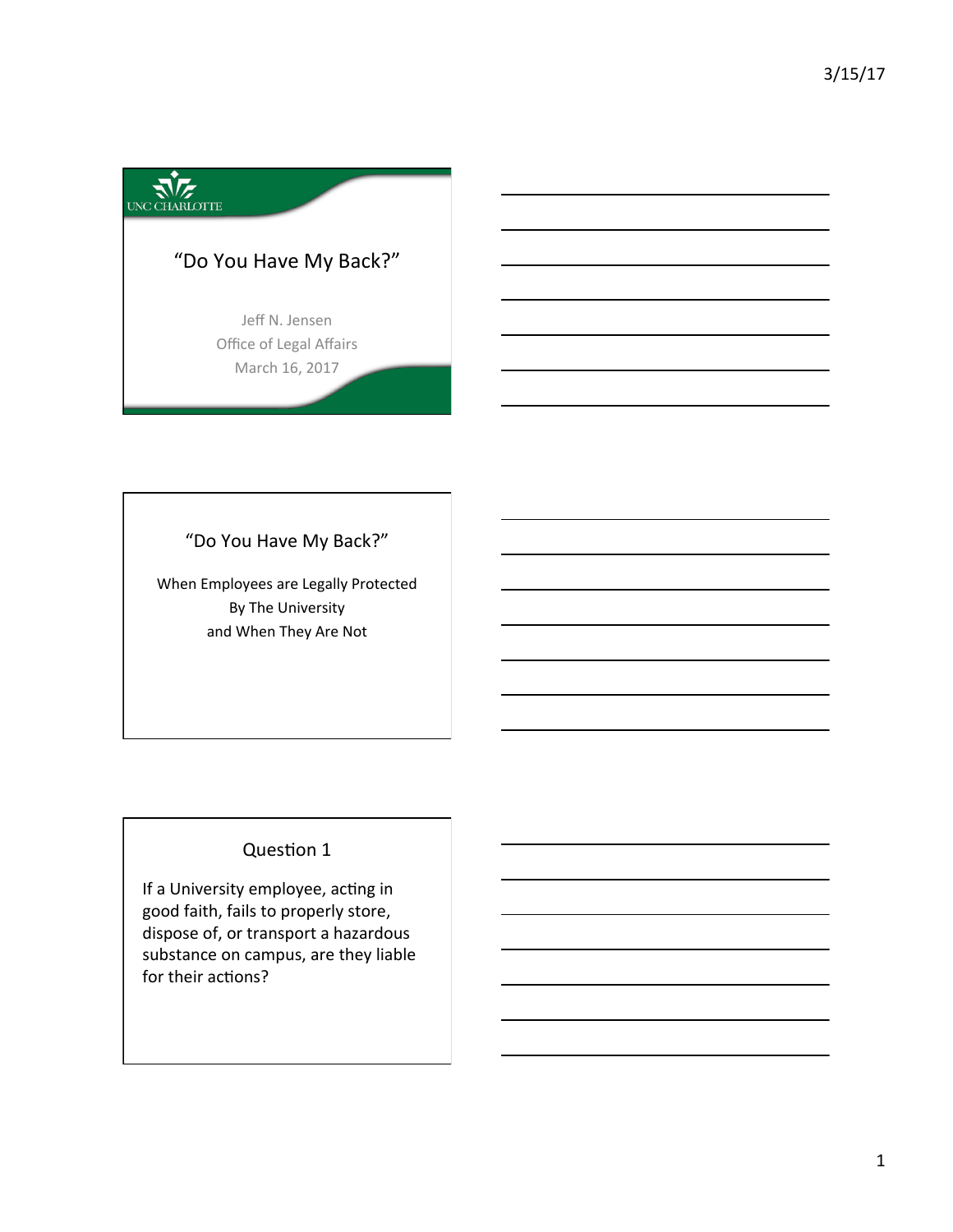## Question 2

Should a University faculty or staff member, who participates as a member of a search committee or a disciplinary appeal panel, be liable for their actions?

### NC Defense of State Employees Act

Provides university employees with legal defense, representation, and indemnification if they are acting within the scope and course of their assigned job duties and are sued in their official or individual capacities, whether criminally or civilly.

NCGS Chapter 143, Article 31A

## Benefit #1

Indemnification for damages and costs.

A university employee, acting within the scope of employment, will be indemnified by the state for any damages and costs entered against the employee in a civil or criminal action or proceeding.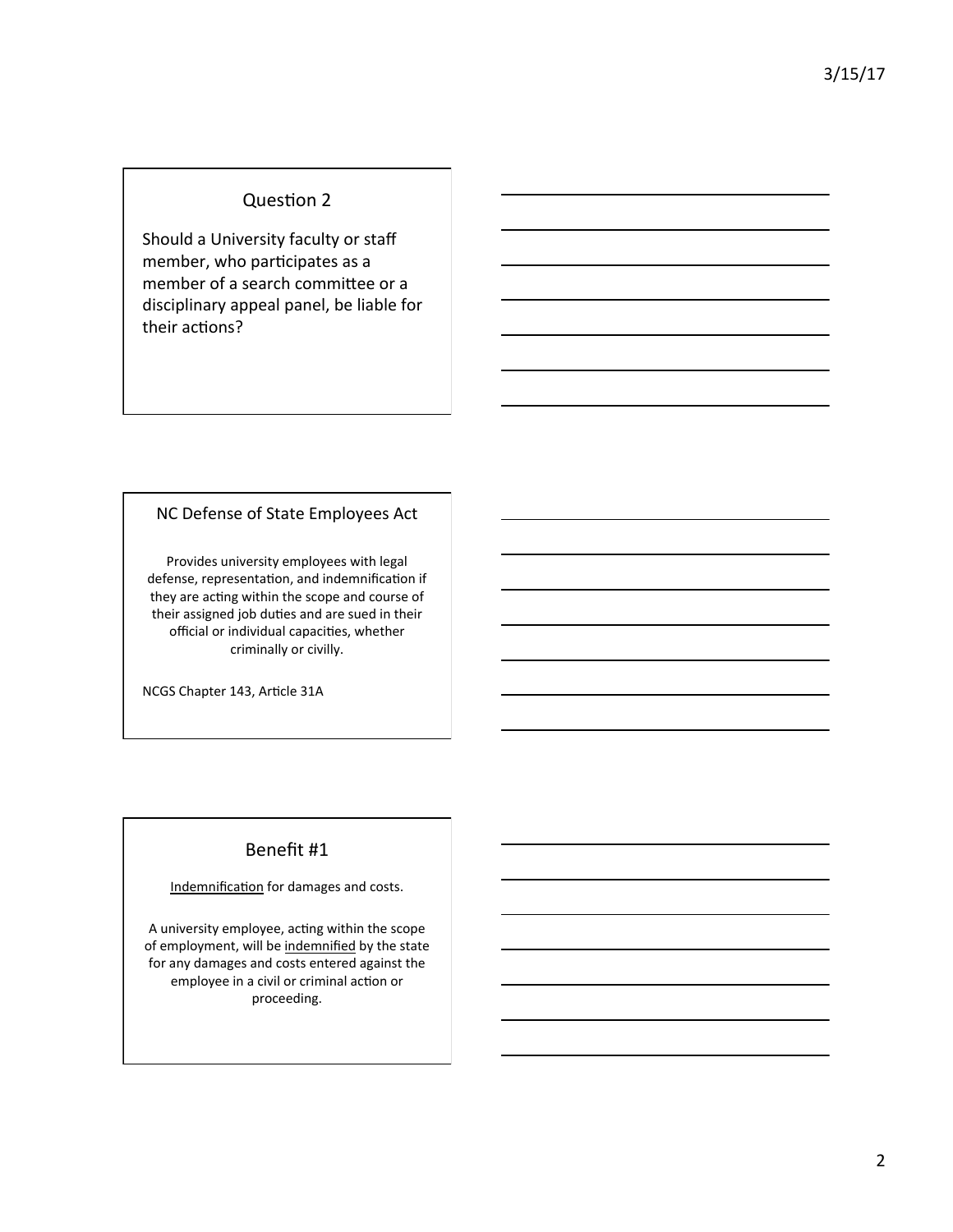## Benefit #2

#### Legal representation will be provided.

A university employee, acting within the scope of employment, will be provided legal counsel to defend against a civil or criminal action.

# Forms of Legal Representation

- Representation by the Attorney General's Office for actions in state and federal court;
- Representation by authorized agency counsel--routinely for actions brought in administrative forums (e.g., U.S. EEOC, U.S. DOE's Office of Civil Rights, U.S. DOL's Wage and Hour Division); or
- Authorized private legal counsel appropriate to the matter at hand.

## **Question 3**

What test must be passed to activate these important benefits?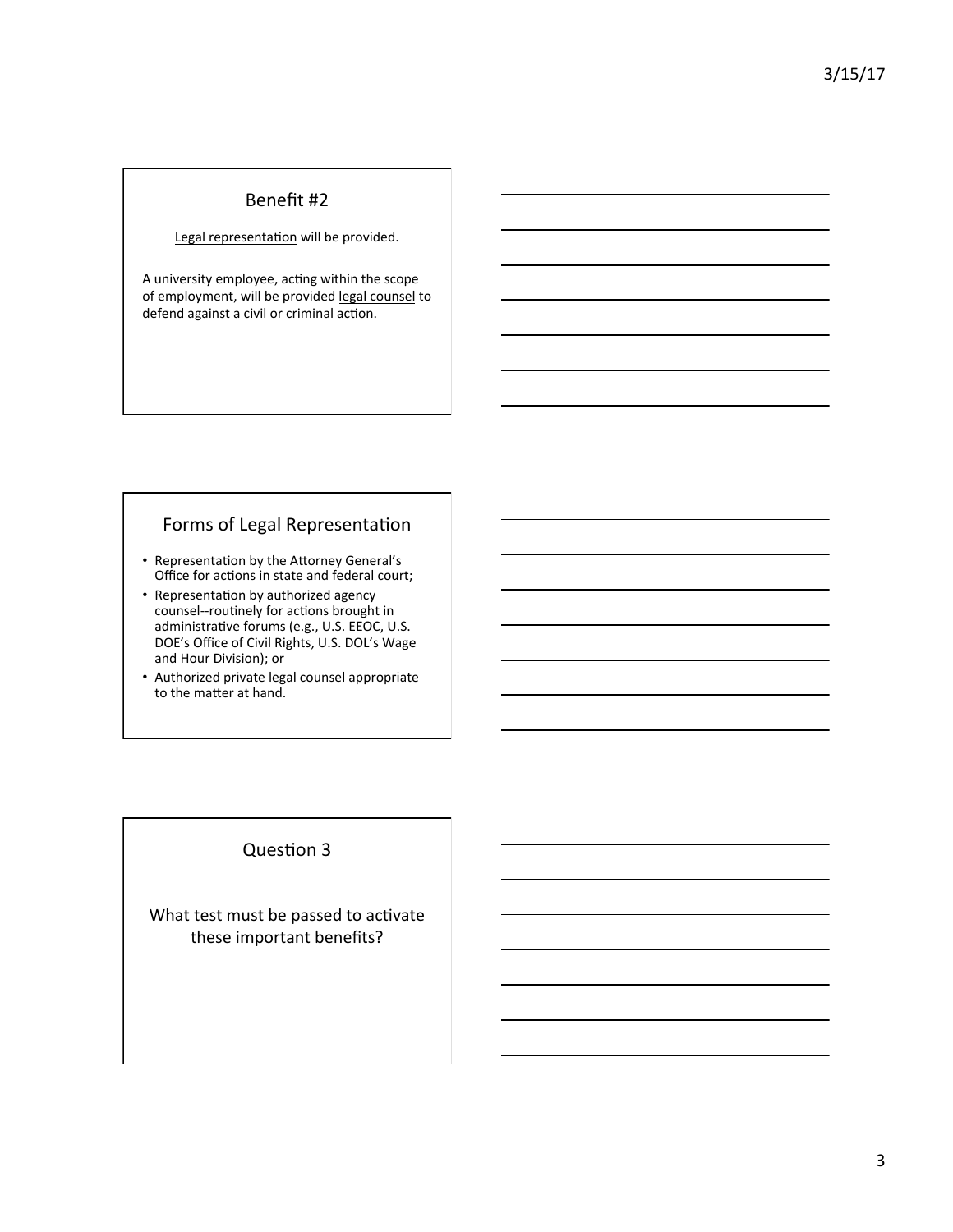## Test to Activate Benefits

A University employee must be acting within the scope of their employment to qualify for the protections of this statute. 

## Definition

Acting Within the Scope of Employment

An act growing out of or committed in the course of the discharge of an employee's duties.

# NC Defense of State Employees Act

An employee must request legal representation.

\* Immediately contact the Office of Legal Affairs upon threat of litigation or service of an actual lawsuit. 

The North Carolina Attorney General (AG) has the sole discretion to decide whether to defend and indemnify an employee.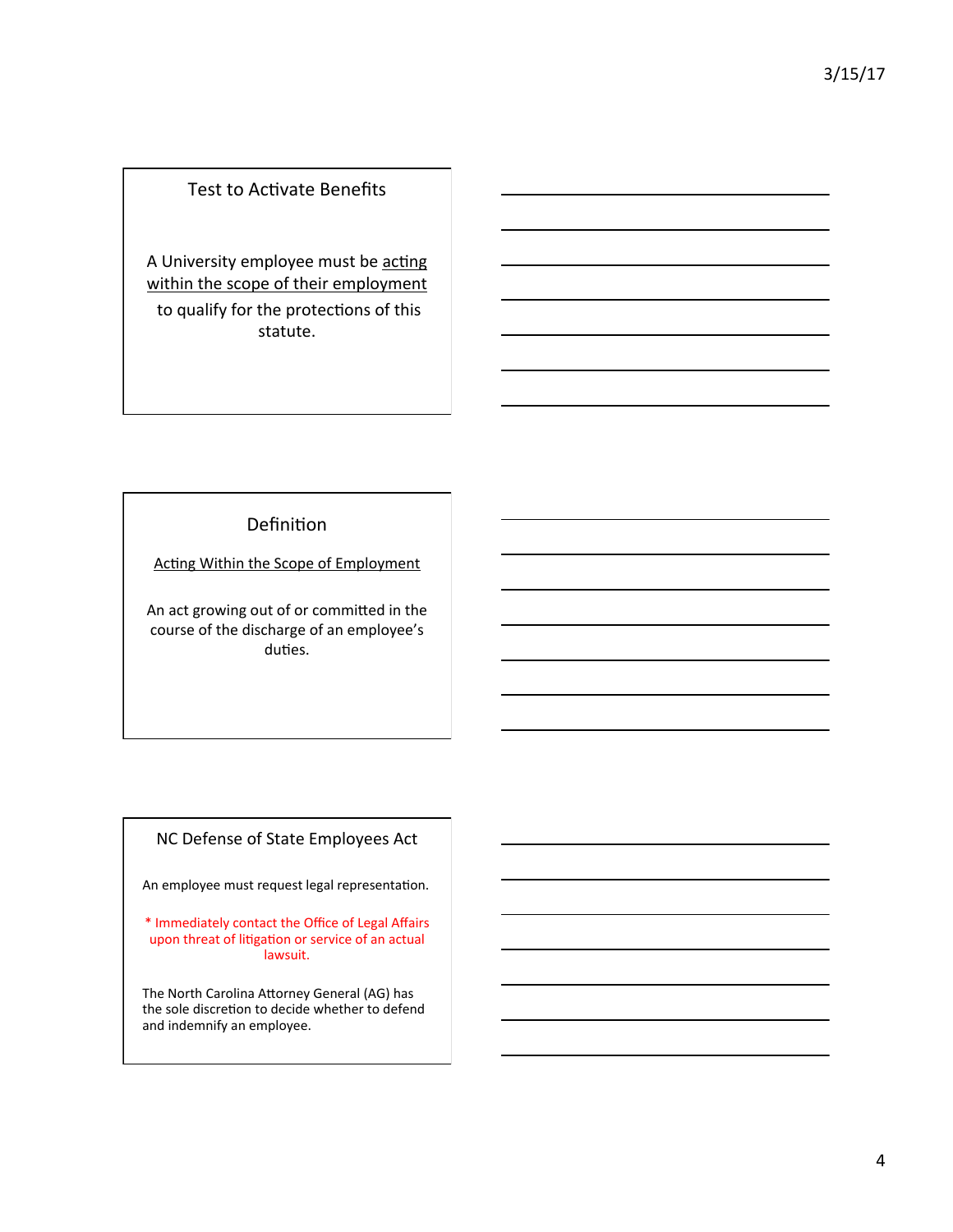### Question 4

Are there any limits to the statutory benefits of the Defense of State Employees Act? 

[The Attorney General's Office has historically interpreted this statutory test broadly, helping to ensure that the University has an active and participatory workforce.]

## Grounds for Refusal to Defend

The AG may refuse to defend a you if:

- (a) the act or omission is not within the scope and course of your employment;
- (b) you committed fraud, corruption or acted with actual malice;
- (c) it would create a conflict of interest between you and the State; or
- (d) it would not be in the best interest of the State.

#### Payment of Judgments & Settlements

Q. How are they funded?

The State's self-insurance program and its supplemental Excess Liability Insurance provide coverage for negligent acts, errors or omissions committed by University employees in the scope and course of their job duties that result in personal injury or property damage.